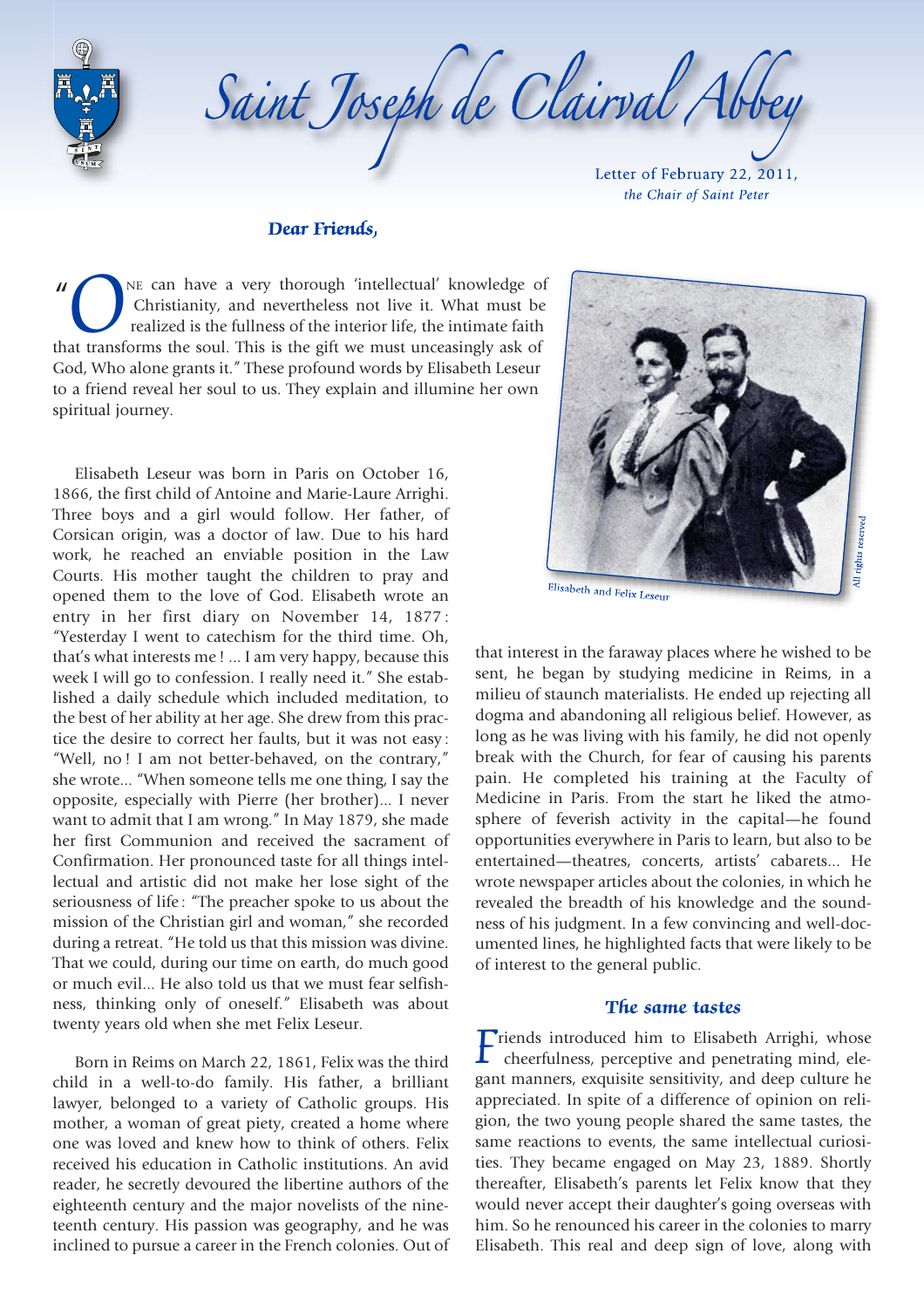Felix's promise to allow her complete freedom to practice her religion, gave Elisabeth hope that she could help him to return to the faith of his childhood. The wedding took place on July 31, 1889. Towards the end of the summer, Elisabeth fell ill with an abscess of the intestine. It took her several months to recover, and she would suffer aftereffects for the rest of her life.

In March 1892, Felix was hired by a daily newspaper, *La République française*, which had strong anticlerical inclinations. There he published articles on foreign policy and the colonies. In October 1894, he became an editor at *Siècle* (*Century*), another very anticlerical Parisian newspaper. Shortly thereafter, he was named to the Superior Colonial Council, and given a residence in Africa. But Felix turned down this post, and joined the board of directors of a large insurance company run by Madame Arrighi's brother. Soon, he took this uncle's place.

## *Trying not to believe*

The Leseurs led a very worldly life. Elisabeth developed a taste for staying out late, dining in fashion-<br>able restaurants, and going to shows. Carried away by able restaurants, and going to shows. Carried away by this materialistic atmosphere, Felix tried to find "reasons not to believe, like a true Christian seeks reasons to believe." He built himself a library in which were found all the great masters of freethinking, modernism, and liberal Protestantism. Little by little, he became intolerant of and even aggressive towards his wife's convictions. Nevertheless, this deep disagreement did not undermine the love that the husband and wife had for one another, nor the intimacy of the household. As for Elisabeth, she developed her general knowledge, in particular by studying Latin, Russian, and Italian. But she also read authors whose thoughts had a detrimental influence on her faith, and she came to lose her ways of recollection.

From 1893 to 1897, Felix and his wife made long journeys abroad—Rome, Algeria, Tunisia, Germany, and Eastern Europe. After returning from the last long tour, Elisabeth abandoned all relationship with God. One day in 1898, she said to her husband : "I have nothing more to read. Give me something." Expecting to complete the destruction of her faith, Felix suggested the works of Renan, a brilliant but rationalist author. Elisabeth began *La Vie de JÉSUS* (*The Life of JESUS*). Soon, thanks to her profound intelligence and her vast knowledge, she understood that behind the seductive style was hidden a lack of sincerity and flimsy hypotheses. She took up the Gospels again—in contact with the person and words of JESUS, the intense religiosity of her youth was reawakened. Piqued by the unexpected change in his wife, Felix redoubled his criticisms of Christianity and insisted on mocking that which Elisabeth held most dear. But she gently endured these vexations, and took pains to remain a considerate wife, solicitous and full of love for her husband.

On September 11, 1899, Elisabeth began a new diary. "I have begun to study philosophy," she wrote, "and it interests me greatly. This study makes many things clear, and creates order in the mind. I do not understand why it is not made the capstone of all education for women." She meditated on the Gospels assiduously, and read the writings of the Fathers of the Church and the saints. Her knowledge enabled her to hold up her end of closely argued discussions with her husband and atheist friends. She refuted their arguments with as much gentleness as pertinence.

## *Renewed by Him*

**F**rom 1899 to 1901, the Leseurs traveled once again,<br>visiting Russia, Asia Minor, Greece, Italy, Spain,<br>Morocco, Bolgium, and Holland, At the and of this last Morocco, Belgium, and Holland. At the end of this last journey, they hastily returned to Paris, because Elisabeth was suffering from liver problems. In 1902, they spent the summer in the house they had had built in Jougne, in the Jura Mountains. The peaceful stay in this place was very beneficial for Elisabeth. The following year, they went to Rome with a couple of friends. The Wednesday of Easter Week, at Saint Peter's Basilica, Elisabeth received an unusual grace after Communion : "I felt alive in me," she would write, "the blessed Christ, present and bringing me an unutterable love. ... I felt renewed by Him to the depths of my being." She said nothing about this to her husband, waiting for his hour of grace.

To express her affection to Felix, in 1904 Elisabeth wrote to him : "Thank you for everything, and above all else, for being you. And forgive me for being me, that is to say, someone who by herself is not worth much, and who is a bit improved only under the influence of suffering she has accepted, and accepted only through a help and a strength greater than my own. Because of this, you must be indulgent with the convictions that time and God have made deep, and thanks to which I have not become bitter and selfish." But her great affection for Felix did not stop her from sometimes taking positions that put her in conflict with him. In particular, she refused to approve of the marriage between a friend of his and a divorced woman. Felix flew into a towering rage, but Elisabeth maintained her calm and waited to explain herself. This disagreement was the only serious eruption between the Leseurs during their twenty-five years of marriage. Elisabeth loved her husband very much, and she desired before all else to see him return to God. She offered to God all the little difficulties, the annoyances, the mortifications "that our days abound with," as well as the more painful trials of illness and moral sufferings.

In the spring of 1905, Elisabeth's sister Juliette died of tuberculosis. Elisabeth was very deeply affected by this loss, and a change took place in her soul : she accepted sufferings with greater peace. The spiritual ties that remained with Juliette beyond death made her aware of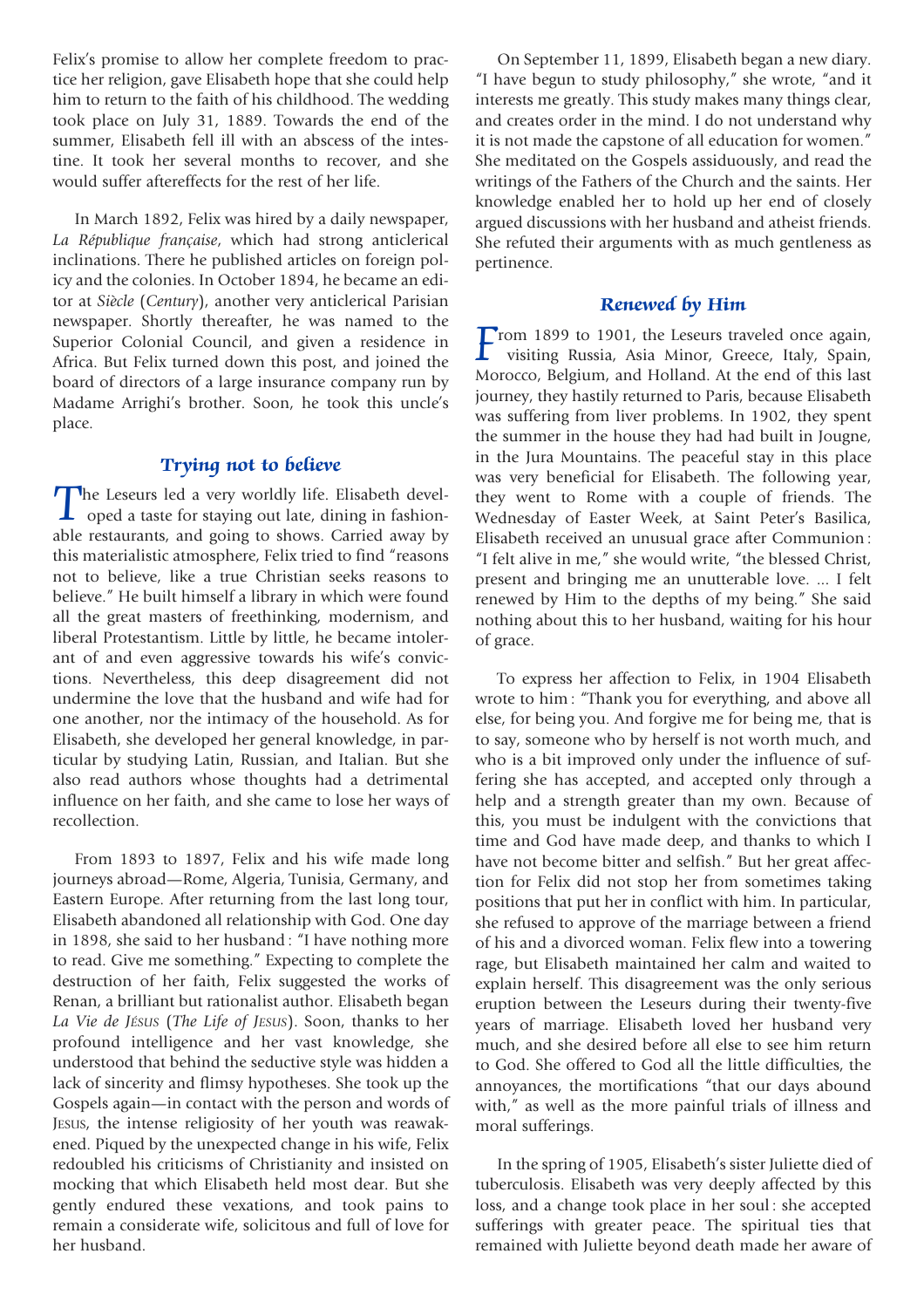the dogma of the communion of saints. "Thanks to this blessed dogma," she wrote, "even the most isolated or poorest being, the person whom illness has nailed to a bed of pain, or whose life is made up of humble renunciations and daily sacrifices, can exert an influence on others, and attain, through divine grace, that which his activity perhaps would not have attained... Not one of our tears, not one of our prayers is lost, and they have a force that too many do not suspect." She would write elsewhere : "Every soul that raises itself raises the world."

## *Perceiving hidden suffering*

God did not grant Elisabeth the joys of motherhood,<br>but He gave her a unique tact with children, whom she was very good at keeping busy, entertaining, and putting to work. She worked with "Union Familiale", a group of institutions established to assist the families of workers. A while later, she offered her services to the "Union Populaire Catholique", an organization that was based on two principles—doing charitable works to the utmost of one's capacity, and constantly seeking to uplift souls and gain their eternal salvation, no matter the type of charity performed. Thanks to these efforts, Elisabeth grew to know human suffering more intimately. "How often does a word, a gesture that goes unnoticed, reveal a suffering that others are unaware of," she wrote. "And if we knew how to observe these as we observe many things that are not worth the effort, we would discover many things and spare ourselves many tactless words." She herself greeted with a smile the people who came to see her, even when their visit came at an inopportune time.

In July 1910, the Leseurs went to Beaune to visit the famous hospice run by nuns—l'Hôtel-Dieu. A deep relationship formed between Elisabeth and Sister Marie Goby. "This sister's friendship," she wrote to her mother, "has brought a great sweetness into my life, even alongside some illnesses and operations !" In fact, during these years, Elisabeth suffered from a chronic liver disease that on several occasions demanded complete rest. When she underwent an operation for breast cancer at the beginning of March 1911, she offered her life to God. Sometimes the suffering overwhelmed her to the point that she was unable to do anything: "You know that I have just gone through a great trial," she wrote to Sister Goby. "It was truly an annihilation, and the suffering left no room for a thought, a prayer, everything was stripped away. That is how I received Communion—He then bore everything, for I offered only my suffering." Her own sufferings made her understanding of the sufferings of others. She wrote to a friend who had complained to her: "May he who has never complained, either overtly or only in his inner depths, throw the first stone at you. That will not be me... There are hours when our poor overwhelmed nature lets out the cry that Calvary itself has heard, believing itself abandoned... I believe that suffering has chiseled you and placed in you a compassion and human sympathy that

happiness perhaps would not have given you to the same degree."

In 1912, the Leseurs went to Lourdes. The sight of the sick men and women made an impression on Felix : "I was beside a young Spanish priest, stretched out in a car, immobilized by paralysis," he would later recount. "I said to myself, 'It's criminal to bring a patient as sick as this here... Here is a man who is obviously not going to be cured. He is going to go home disappointed...' But, to my great surprise, although the sick man was not cured, his face reflected a profound joy and peace. I then thought, Could there be something there ? It's truly strange ! If this were me, I would have been indignant !" Shortly thereafter, Felix spotted his wife in prayer before the Grotto : "I had before my eyes," he wrote, "the spectacle of an event that escaped me, that I did not understand, but which appeared to me to clearly be 'the supernatural'... I returned to Paris very disturbed... but all this quickly faded away in my mind, on the surface, at least..." In fact, at that moment, Elisabeth had asked MARY for her husband's conversion. A short while before, she had written to Sister Goby : "I am following with respect and emotion the work that God is doing in my dear husband's soul. One might say that He is preparing ... the ground for faith. But for this to happen, we must unite our prayers and sacrifices more than ever." The following summer, during a walk with Sister Goby, Elisabeth predicted her untimely death, Felix's conversion, and his entrance into religious life.

# *A bath of serenity*

In 1913, Elisabeth's cancer spread. After a novena to<br>
Sister Therese of the Child JESUS, there was a respite. n 1913, Elisabeth's cancer spread. After a novena to Elisabeth professed a great devotion to the Carmelite saint, which her husband mocked. "But that's childish, your little sister, it's nonsense."—"On the contrary, it's something quite great," she replied, "but you are unable to understand." The respite, however, was short-lived, and the disease continued its ravages. Felix was amazed at his wife's radiance : "When I returned home," he would later write, "and was beside her again. ... I immediately recovered my peace and regained a sort of confidence that I could not understand. ... It was definitely the radiance of this interior peace, this serenity, that God grants to souls that have become entirely His." Others who came near Elisabeth experienced, to their surprise, a similar impression. One of their friends advised his wife, when she was anxious : "Go see Elisabeth, go take your bath of serenity."

On April 24, 1914, Elisabeth became delirious. During a moment of full consciousness, she reached out her arms to her husband with an expression of immense tenderness. Shortly thereafter, she fell into a coma. Felix had Extreme Unction administered. She breathed her last on Sunday, May 3, in Felix's arms. When he looked at Elisabeth's slack face, he felt that all the beauty of this life could not be at an end. When he opened the will and